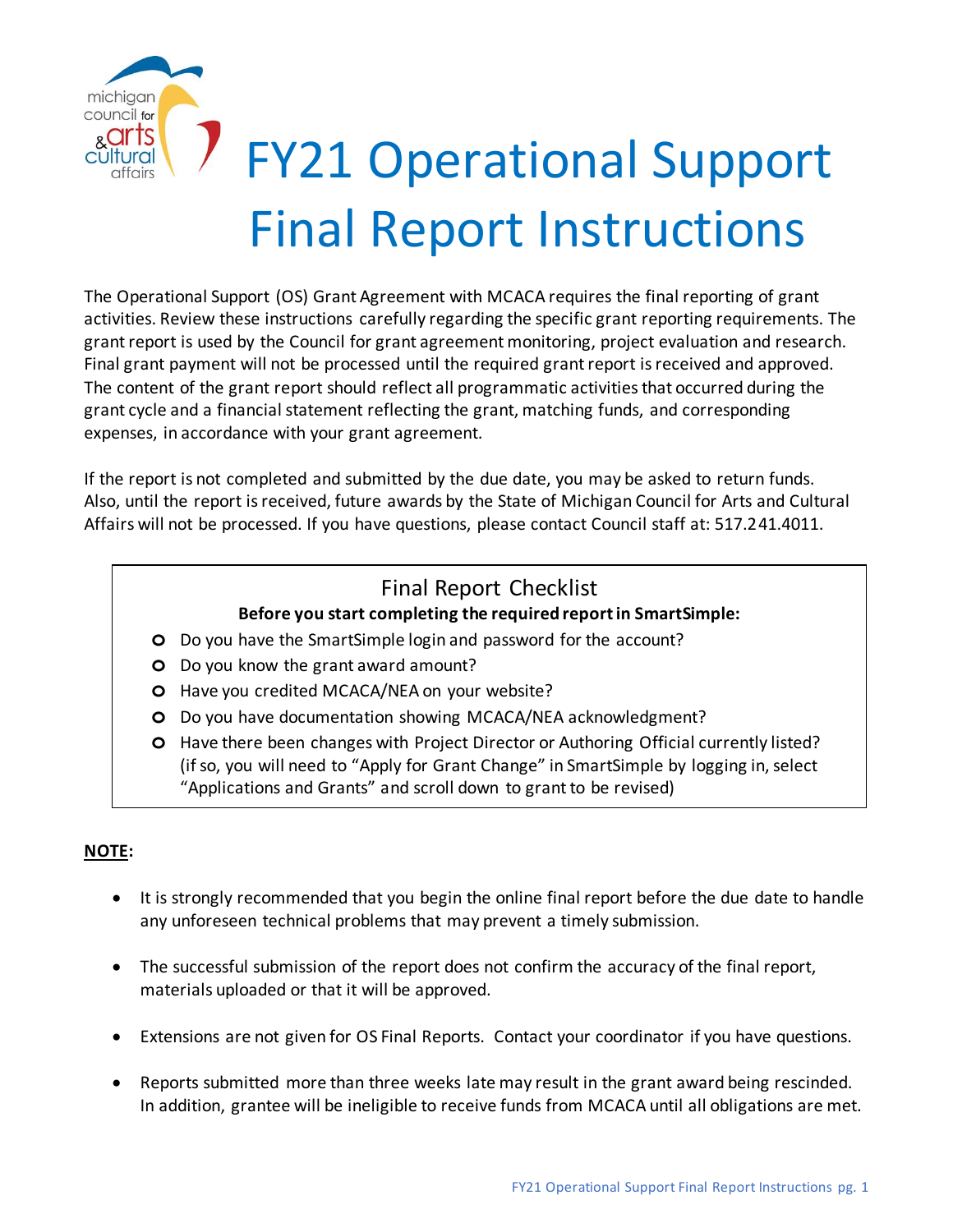# Final Report Overview:

To begin and complete final report, the grantee must log into SmartSimple using the same credentials that were used to login to create the grant application. **Please, do not create a new account**. Once logged in, the system will guide you through five tabs that must be completed prior to submitting the final report. Review the accompanying instructions and utilize tooltips next to each question (indicated by a "?") to assist in completing the final report. Similar to application, navigate the report by clicking the tabs (GENERAL/REPORT DETAILS/FINANCIALS/QUESTIONS & ATTACHMENTS/CERTIFICATION). Be sure to save often by selecting the "Save Draft" button at the bottom of each page to prevent loss of information.

# How To Access/Begin A Final Report:

- 1. Log into SmartSimple and select "Applications and Grants" in upper right corner
- 2. Click on the "AWARDED (x)" link in the My Applications section **Note**: you can Apply for Grant Changes by scrolling down to Grant Changes section
- 3. Select the "Open" button/tab next to the grant you are going to submit final report
- 4. Click "Final Reports" tab inside dark blue column on left side of screen
- 5. Click on the grant to open Final Report page
- 6. Now, you may begin navigating through the tabs/links: GENERAL, REPORT DETAILS, FINANCIALS, QUESTIONS & ATTACHMENTS, and CERTIFICATION to complete the report

## Tab Requirements:

#### **GENERAL:**

This section is auto filled from the application. Review the information to ensure that it is current. If correct, click "Save Draft" and/or "NEXT" at the bottom of the screen to move on. If any information is incorrect, please Apply for Grant Change. You cannot submit final report until information is correct.

#### **REPORT DETAILS:**

Review the auto-filled information under "Project" to be sure the project description is correct. Then, enter "Participation Summary" data representing the actual numbers for the entire grant period, as stated on grant agreement. Work your way down/through and note instructions explaining entries. When completed, click "Save Draft" and/or "NEXT" at the bottom of the screen to move on.

#### **FINANCIALS:**

Scroll down to the "Revenue and Expense Report" section and click on the blue "Open" button. A budget form opens in a new window. Only provide allowable expenses and revenues directly related to the MCACA grant award. Meaning, restrict total revenue/expenses to the 1:1 MCACA award amount and organization's match (not entire organizational budget). Please keep line-item expenses to a minimum. Make sure total project revenue and total project expenses are the same/balance. The MCACA Share total should be the same as the grant award amount. When you have completed the budget information, click "Save" first, and then click "Close" at the bottom of budget window. To move on, click "Save Draft" and/or "NEXT" at the bottom of the screen.

*For assistance completing financials, please call/email Adam Wheater: 517.881.7272; [wheatera@michigan.org,](mailto:wheatera@michigan.org) or Ashley Minarik: 517-599-1381; [minarika2@michigan.org.](mailto:minarika2@michigan.org)*